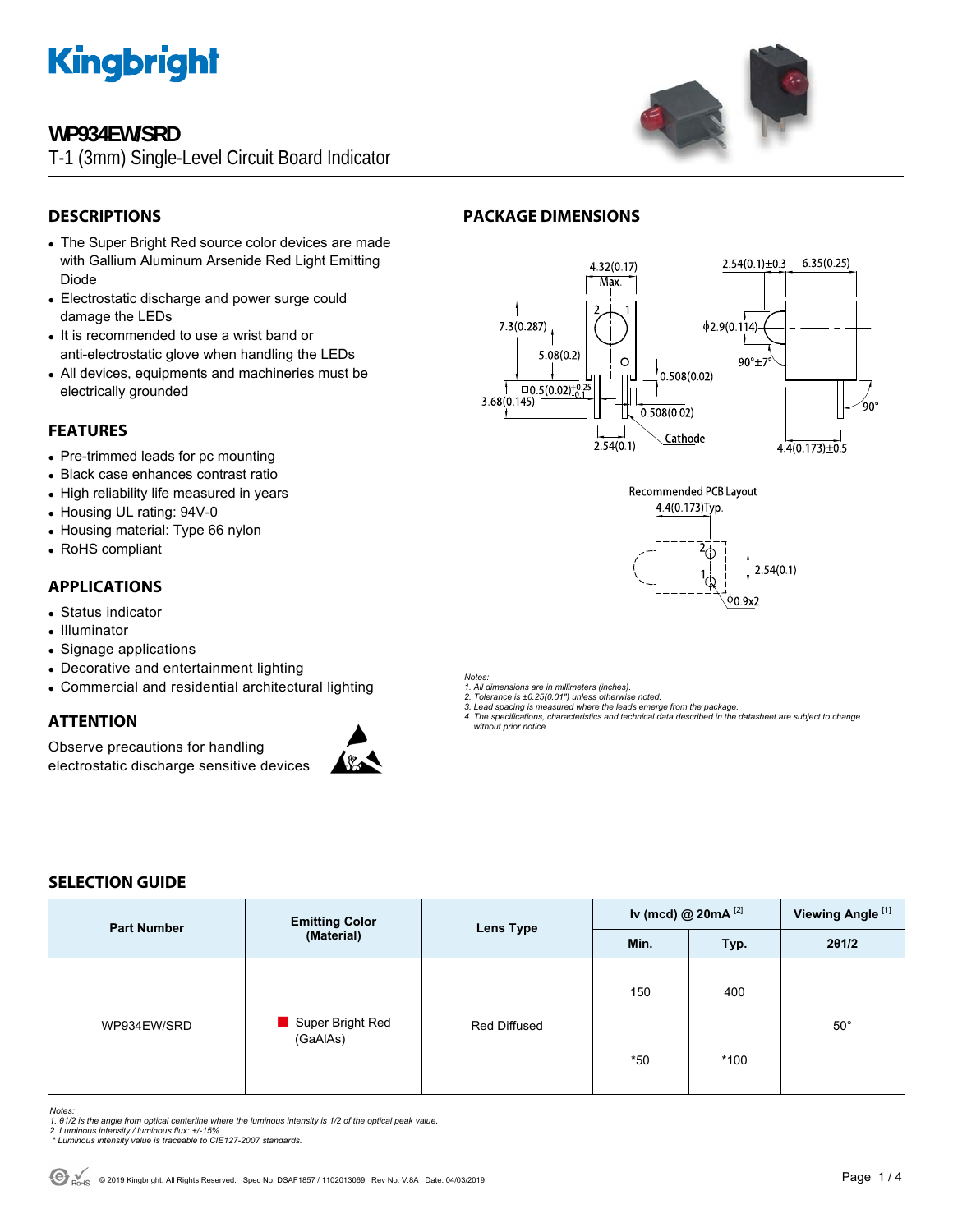# **Kingbright**

### **ELECTRICAL / OPTICAL CHARACTERISTICS at T<sub>A</sub>=25°C**

| <b>Parameter</b>                                                                                                                | Symbol                       | <b>Emitting Color</b> | Value                    |                              | <b>Unit</b>           |
|---------------------------------------------------------------------------------------------------------------------------------|------------------------------|-----------------------|--------------------------|------------------------------|-----------------------|
|                                                                                                                                 |                              |                       | Typ.                     | Max.                         |                       |
| Wavelength at Peak Emission $I_F$ = 20mA                                                                                        | $\lambda_{\rm peak}$         | Super Bright Red      | 655                      | $\overline{a}$               | nm                    |
| Dominant Wavelength $I_F = 20 \text{mA}$                                                                                        | $\lambda_{\mathsf{dom}}$ [1] | Super Bright Red      | 640                      | $\overline{\phantom{a}}$     | nm                    |
| Spectral Bandwidth at 50% $\Phi$ REL MAX<br>$I_F = 20mA$                                                                        | Δλ                           | Super Bright Red      | 20                       | $\overline{\phantom{a}}$     | nm                    |
| Capacitance                                                                                                                     | C                            | Super Bright Red      | 45                       | $\overline{a}$               | pF                    |
| Forward Voltage $I_F = 20 \text{mA}$                                                                                            | $V_F$ <sup>[2]</sup>         | Super Bright Red      | 1.85                     | 2.5                          | $\vee$                |
| Reverse Current ( $V_R$ = 5V)                                                                                                   | l <sub>R</sub>               | Super Bright Red      | $\overline{\phantom{a}}$ | 10                           | μA                    |
| Temperature Coefficient of $\lambda_{\text{peak}}$<br>$I_F$ = 20mA, -10°C $\leq T \leq 85$ °C                                   | $TC_{\lambda peak}$          | Super Bright Red      | 0.14                     | $\qquad \qquad \blacksquare$ | $nm$ <sup>o</sup> $C$ |
| Temperature Coefficient of $\lambda_{\text{dom}}$<br>$I_F = 20 \text{mA}, -10^{\circ} \text{C} \leq T \leq 85^{\circ} \text{C}$ | $TC_{\lambda dom}$           | Super Bright Red      | 0.05                     | $\overline{a}$               | $nm$ <sup>o</sup> $C$ |
| Temperature Coefficient of $V_F$<br>$I_F$ = 20mA, -10°C $\leq T \leq 85$ °C                                                     | $TC_{V}$                     | Super Bright Red      | $-1.9$                   | $\overline{\phantom{0}}$     | $mV$ <sup>o</sup> $C$ |

*Notes:* 

1. The dominant wavelength (λd) above is the setup value of the sorting machine. (Tolerance λd : ±1nm. )<br>2. Forward voltage: ±0.1V.<br>3. Wavelength value is traceable to CIE127-2007 standards.<br>4. Excess driving current and

# **ABSOLUTE MAXIMUM RATINGS at T<sub>A</sub>=25°C**

| <b>Parameter</b>                             | Symbol                    | Value               | <b>Unit</b>   |  |
|----------------------------------------------|---------------------------|---------------------|---------------|--|
| Power Dissipation                            | $P_D$                     | 75                  | mW            |  |
| Reverse Voltage                              | $V_R$                     | 5                   | $\vee$        |  |
| Junction Temperature                         | $T_j$                     | 115                 | $^{\circ}C$   |  |
| <b>Operating Temperature</b>                 | $T_{op}$                  | $-40$ to $+85$      | °C            |  |
| Storage Temperature                          | $\mathsf{T}_{\text{stg}}$ | $-40$ to $+85$      | $^{\circ}C$   |  |
| <b>DC Forward Current</b>                    | $ _{\mathsf{F}}$          | 30                  | mA            |  |
| <b>Peak Forward Current</b>                  | $I_{FM}$ <sup>[1]</sup>   | 155                 | mA            |  |
| Electrostatic Discharge Threshold (HBM)      |                           | 3000                | $\vee$        |  |
| Thermal Resistance (Junction / Ambient)      | $R_{th}$ ja $^{[2]}$      | 500                 | $\degree$ C/W |  |
| Thermal Resistance (Junction / Solder point) | $R_{th}$ JS $^{[2]}$      | 240                 | $\degree$ C/W |  |
| Lead Solder Temperature <sup>[3]</sup>       |                           | 260°C For 3 Seconds |               |  |
| Lead Solder Temperature <sup>[4]</sup>       |                           | 260°C For 5 Seconds |               |  |

Notes:<br>1. 1/10 Duty Cycle, 0.1ms Pulse Width.<br>2. R<sub>th JA</sub> ,R<sub>th JS</sub> Results from mounting on PC board FR4 (pad size ≥ 16 mm<sup>2</sup> per pad).<br>3. 2mm below package base.<br>4. Smlative humidity levels maintained between 40% and 60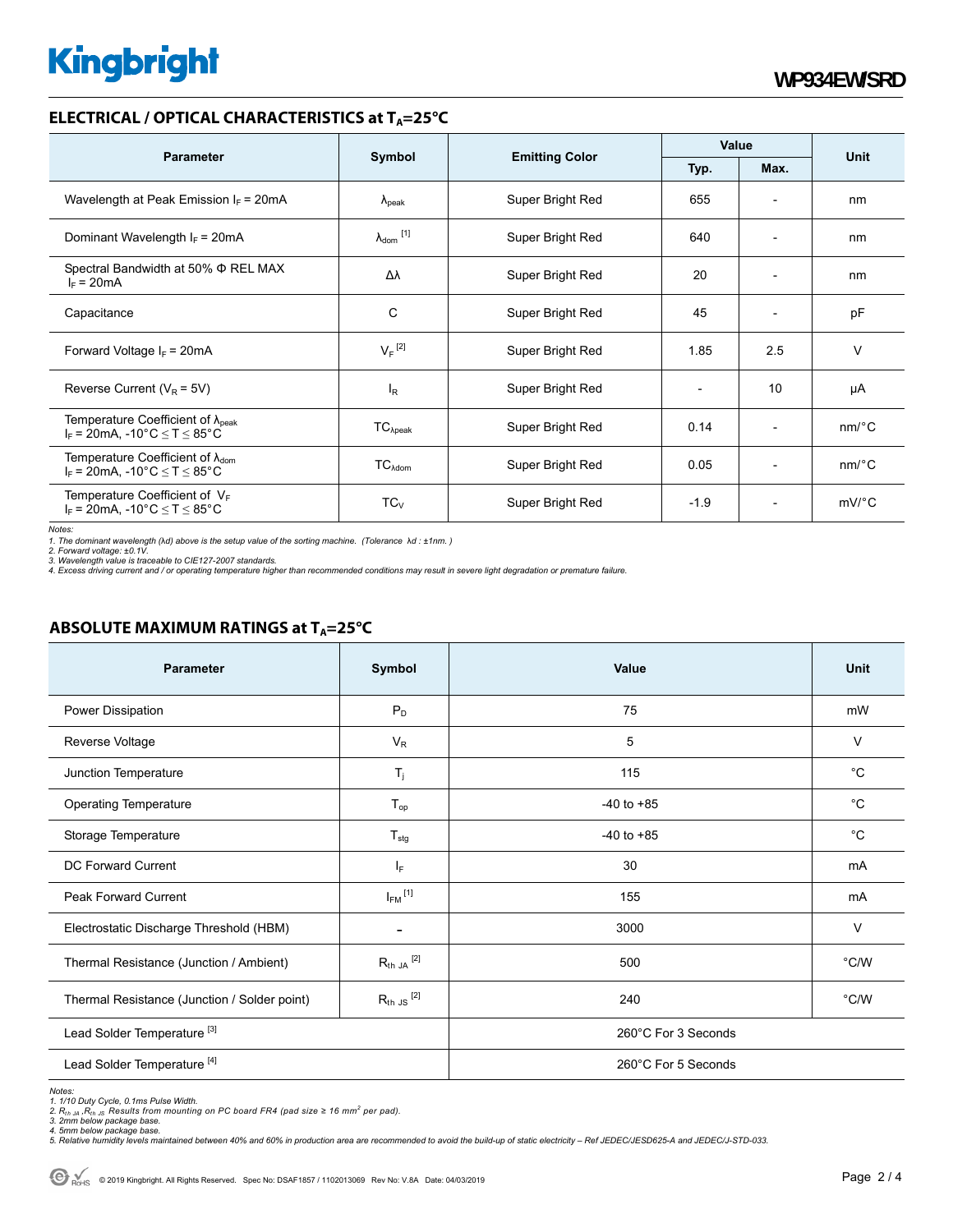# **Kingbright**

## **TECHNICAL DATA**







#### **SUPER BRIGHT RED**





# **Ambient Temperature**



#### **RECOMMENDED WAVE SOLDERING PROFILE**

**PACKING & LABEL SPECIFICATIONS** 



#### *Notes:*

- *1. Recommend pre-heat temperature of 105°C or less (as measured with a thermocouple attached to the LED pins) prior to immersion in the solder wave with a maximum solder bath temperature of 260°C*
- 
- 2. Peak wave soldering temperature between 245°C ~ 255°C for 3 sec (5 sec max).<br>3. Do not apply stress to the epoxy resin while the temperature is above 85°C.<br>4. Fixtures should not incur stress on the component when mount
- 
- *5. SAC 305 solder alloy is recommended. 6. No more than one wave soldering pass.*

#### Label Outside Label Kingbright Kingbright ,,,,,,,,,,,,, 500pcs / Bag 40K / Box 20K / Box